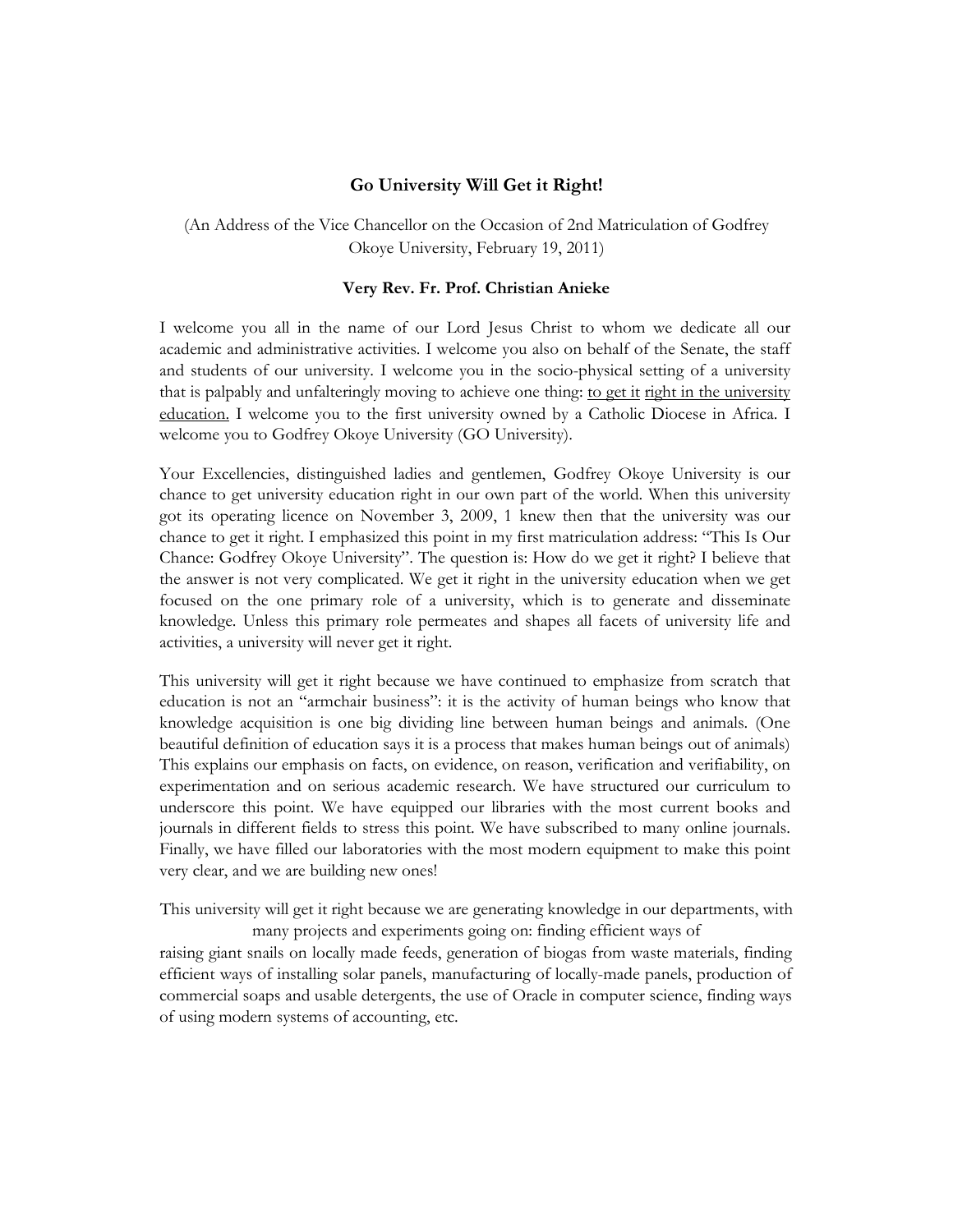This university will get it right because already in their second year our students are showing signs of great achievements, *evidence* that they are actually acquiring knowledge from the university.

This university is getting it right because we are comparing notes with many good universities in Europe and America. We have selected two universities from our partner universities for a serious joint academic collaboration. These two universities are Birmingham City University (UK) and Benedictine University (USA). Our students can choose to go to any of these universities after three years in our university. This will enable them to compare the quality of education in our university with that of our partner universities. At the end of their final year in these selected universities, they will take a joint degree examination set by our university and the partner university. The implication is that the degree will be a joint degree of our university and the partner university. This joint project is in line with our philosophy of epistemic dialogue.

Godfrey Okoye University will get it right because we emphasize computer literacy, which is very important in modern education. In fact, it is impossible to finish in our university without being computer literate. The university has made it obligatory for our students to pass the European/International Computer Driving licence (E/ICDL) examination, which is set by our partner university in Austria and supervised by one of our adjunct professors from Austria, Professor Alois Bachinger. This examination will help us to ensure that our students are computer literate indeed. To ensure that students pass this examination, the university has made it mandatory for all students to have their lap tops as a prerequisite for securing admission.

Our university will get it right because we emphasize not only academic fitness but also moral and spiritual health. This is very important since the human person is not only material but also spiritual. A sound university education will take care of these two sides of the human person. Our university will get it right because we place prayer at the centre of our activities. We are aware of the fact that "if the Lord does not build the house, in vain do its builders labour" (Psalm 126).

It is, therefore, to this university which is poised to get it right that I welcome you my dear matriculating students. You will certainly have challenges here just because we have vowed to get it right. Do not be afraid of the challenges ahead. I believe that you have the strength to overcome these challenges and difficulties. The true test of our effort is your success in our partner universities and your performance in the world outside the university. We will ensure that we give you all that you need to succeed.

It is very important to underscore the place of prayer in our university. This is a university that prays. It is not a university where those who are allergic to prayer feel very comfortable.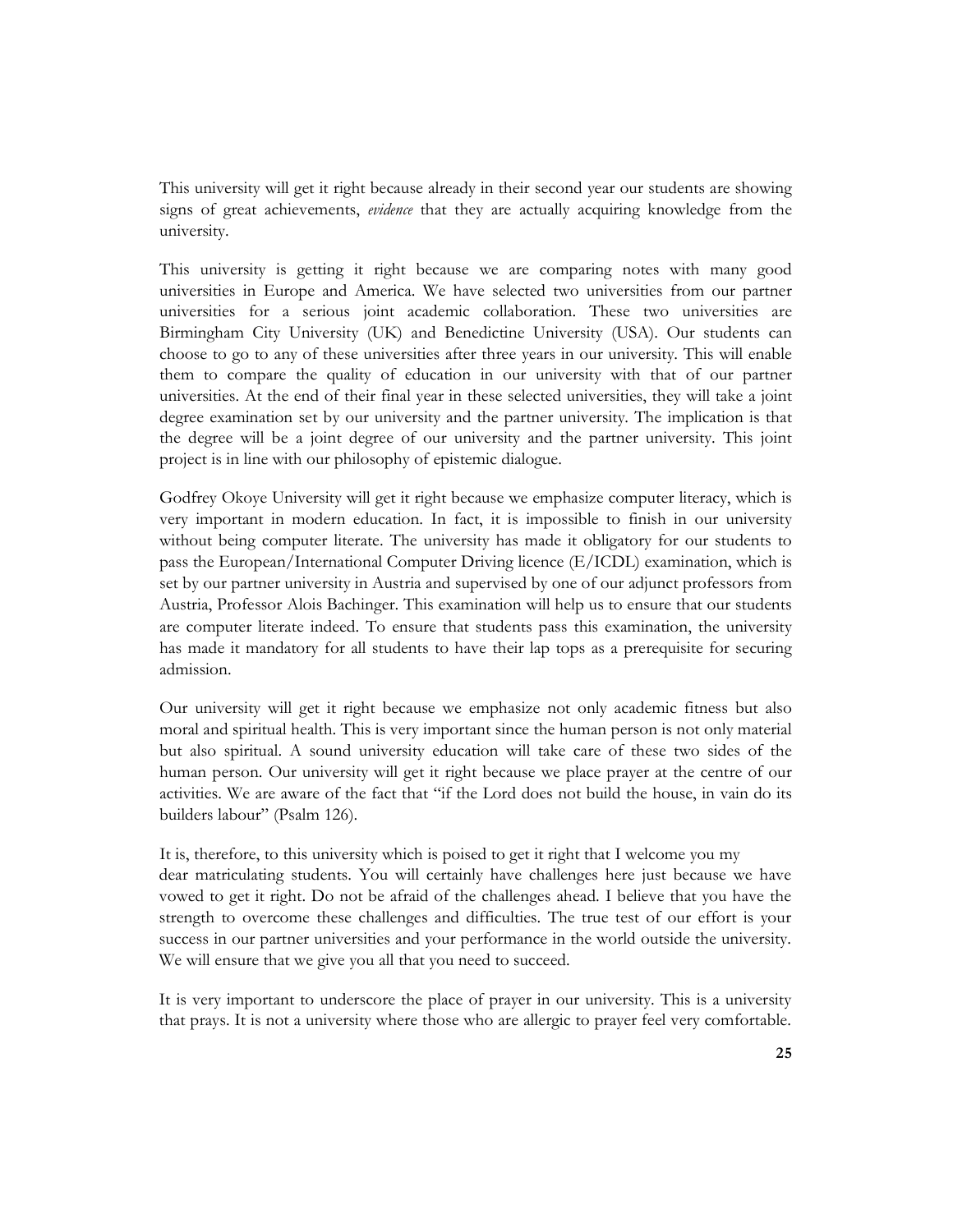As a catholic university we have no apologies for our prayer life. We are convinced that there is a relationship between a good prayer life and success. This explains why this university has three common prayer time a day: morning, afternoon and night. Our prayer has protected us up until now from cultic activities and evil attacks. Our prayer life has guaranteed peace and tranquility in our university.

In addition, our university wants to make you self-reliant and multi-talented, The university will require you to do many things yourself as a way of preparing you for the life you will live after your university education. It is not humiliating if we ask you to clean your surroundings yourself since this is what life will demand from you.

Furthermore, it is important to know that this university is hundred per cent residential. The only students exempt from obligatory campus residence are those who are validly married. In addition, we require our students on campus to take permission before leaving the campus so that the authorities can account for them anytime, any day. This is also a sign of responsibility

I, therefore, welcome you to this university. I congratulate your parents and all those who have supported you since you entered the university. May God bless them for their work. May God bless all of you.

And to our guests from every nook and cranny of Nigeria: I wish you God's blessings and thank you immensely for attending this matriculation. I count on your support and prayers for our university. It is very important to remind you that the greatest investment you can make is an investment in human beings. There are some students here who cannot pay their fees and who may be forced to leave the university unless a good Samaritan comes to their rescue. You may consider being a father or a mother or a brother or a sister to such students. You can be sure that your assistance to any student of the university will be rewarded by God and by human beings. Those who give scholarships will be recognised as special friends of the university. So if think you can give some students of the university scholarships, please contact either the Vice Chancellor or the Registrar or the Director of Academic planning.

Finally, it is important to inform you friends of our university that work is going on uninterruptedly at the permanent site of the university. I invite you dear friends to be part of the history we are making in our world by founding a university. You may consider taking a building project for the university. You can be sure that no contribution towards this project of building a university will be forgotten. I, therefore, invite you to make yourself a special friend of the university. Connected to one another in a bond of friendship, we will get it right.